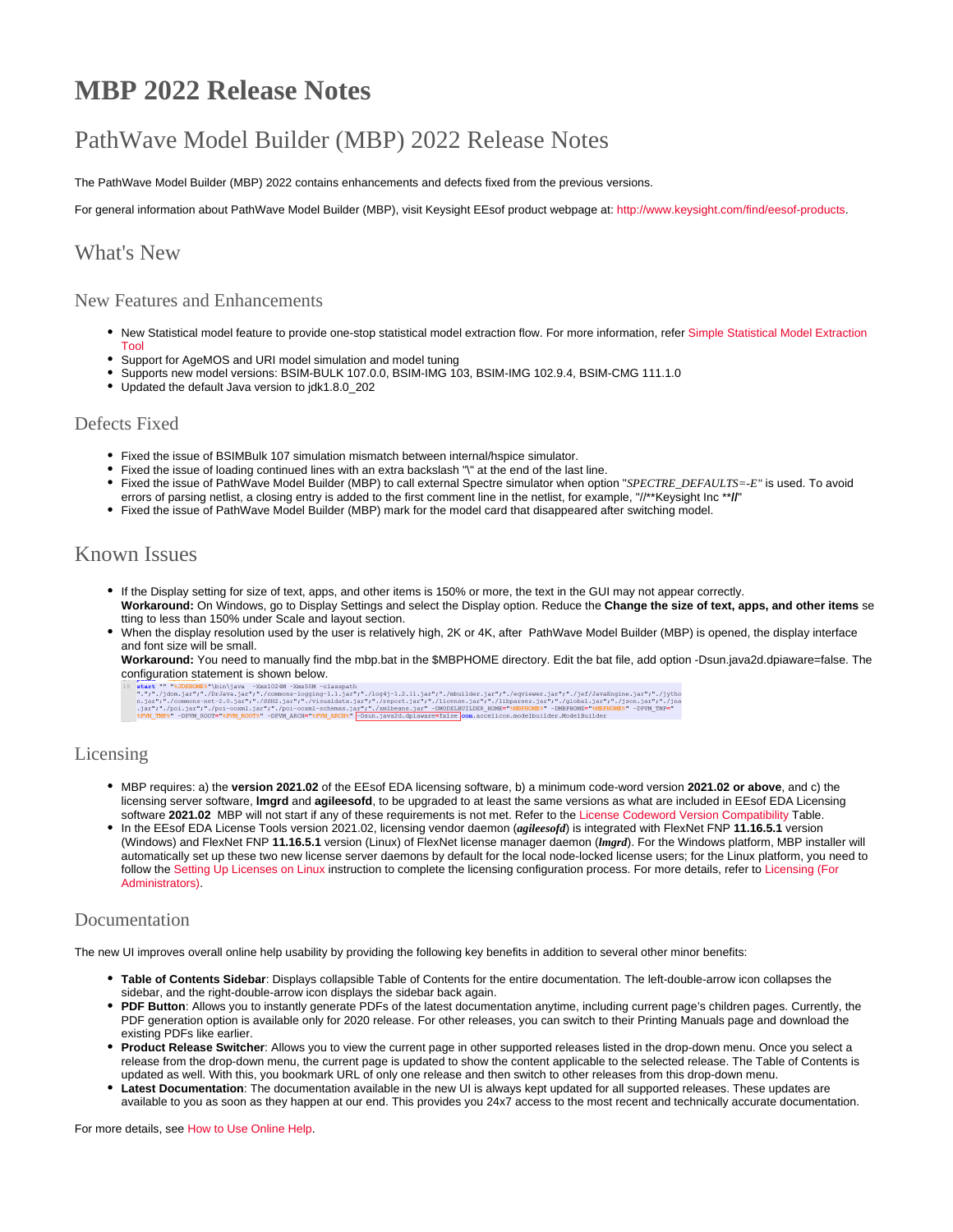### Licensing Issues Fixed

- On windows, a possible Administrator privilege issue preventing the automatic restarting of the FlexFNP license server program, **lmgrd** after the PC comes out of the hibernation mode has been fixed. The License Setup Wizard will automatically restart the server without any user intervention.
- Unable to setup PathWave Model Builder (MBP) Licenses using License Setup Wizard

## Operating System Support

The following are PathWave Model Builder (MBP) supported platforms:

## Supported Platforms

The following are PathWave Model Builder (MBP) supported platforms:

| <b>OS</b><br>and<br>Version | Windows<br>ΧP | Windows<br>$\overline{\mathbf{r}}$<br>Enterprise | Windows<br>7<br>Enterprise | Windows<br>8<br>Enterprise | Windows<br>8<br>Enterprise | Windows<br>10           | RedHat<br>Linux<br>RHEL4 | RedHat<br>Linux<br>RHEL5 | RedHat<br>Linux<br>RHEL6 | RedHat<br>Linux<br>RHEL7 |
|-----------------------------|---------------|--------------------------------------------------|----------------------------|----------------------------|----------------------------|-------------------------|--------------------------|--------------------------|--------------------------|--------------------------|
| 32/64 bit                   | 32/64         | 32                                               | 64                         | 32                         | 64                         | 64                      | 64                       | 64                       | 64                       | 64                       |
| <b>MBP</b><br>2011.2.0      | ◙             | ◙                                                | Ø                          | ◙                          | ◙                          | 誌                       | ◙                        | ◙                        | B                        | $\ast$                   |
| <b>MBP</b><br>2012.07       | ◙             | ◙                                                | ◙                          | ◙                          | ◙                          | $\mathbf{R}$            | ◙                        | ◙                        | $\ast$                   | $\ast$                   |
| <b>MBP</b><br>2013.01       | ◙             | ⊘                                                | ◙                          | ◙                          | ◙                          | $\ast$                  | ◙                        | ◙                        | ◙                        | 実                        |
| <b>MBP</b><br>2014.04       | ×             | ◙                                                | ◙                          | ◙                          | ◙                          | $\mathbf{x}$            | ×                        | ◙                        | ◙                        | $\overline{\mathbf{x}}$  |
| <b>MBP</b><br>2016.01       | 其             | $\ast$                                           | ◙                          | $\mathbf{a}$               | ◙                          | $\overline{\mathbf{x}}$ | $\ast$                   | ◙                        | ◙                        | $\overline{\mathbf{x}}$  |
| MBP 2017                    | ×             | ◙                                                | ⊘                          | $\mathbf{X}$               | $\ast$                     | ⊘                       | $\ast$                   | ◙                        | ◙                        | ◚                        |
| MBP 2019                    | ×             | ◙                                                | ◙                          | B                          | ×                          | ◙                       | $\mathbf{x}$             | ×                        | ◙                        |                          |
| MBP 2020                    | $\mathbf{x}$  | ◙                                                | ◙                          | ×                          | $\ast$                     | ◙                       | 其                        | ×                        | ◙                        |                          |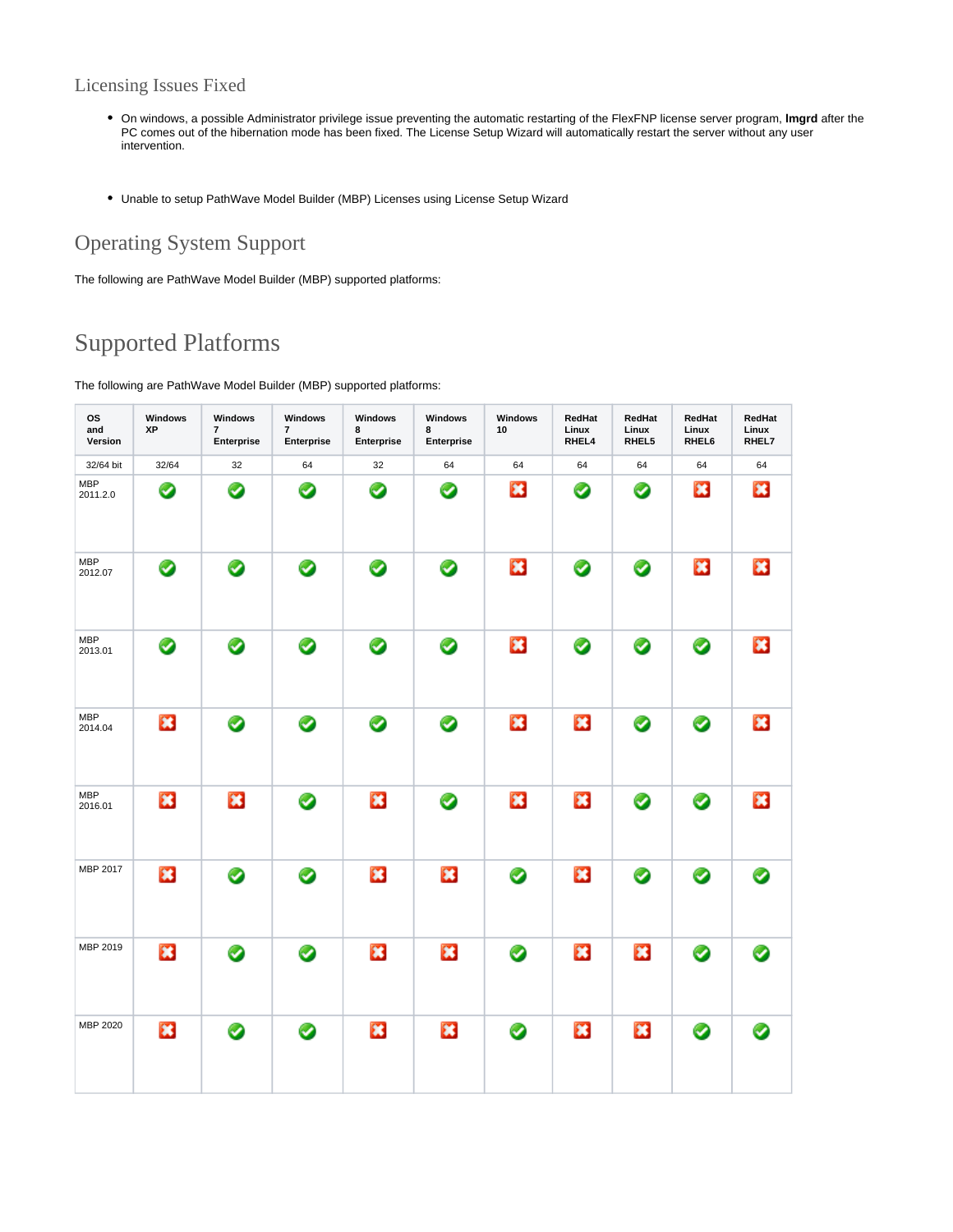| MBP 2020<br>Update 1.0         | $\mathbf{x}$       | ◙ | ◙ | 其 | $\mathbf{a}$ |   | 露            | 試                         | ◙         | ⊘ |
|--------------------------------|--------------------|---|---|---|--------------|---|--------------|---------------------------|-----------|---|
| MBP 2020<br>Update 2.0<br>/2.1 | ×                  | ◙ | ◎ | × | $\mathbf{z}$ | ◉ | B            | $\boldsymbol{\mathbb{E}}$ | ◙         | ◙ |
| MBP 2022                       | ×                  | × | ◙ | × | $\mathbf{z}$ | ◙ | $\mathbf{z}$ | $\boldsymbol{\mathbb{E}}$ | ◙         | ❷ |
| MBP 2023                       | ×                  | × | × | × | ×            | ◉ | $\mathbf{z}$ | ×                         | $\bullet$ | ◙ |
| Legend                         | <b>Description</b> |   |   |   |              |   |              |                           |           |   |
| ◙                              | Supported          |   |   |   |              |   |              |                           |           |   |
| B                              | Unsupported        |   |   |   |              |   |              |                           |           |   |

#### Documentation

- On Windows, Printing directly from installed help generates non-readable output. **Workaround**: Use PDF version of the document for printing purpose.
- In the installed help when you open a page using the "Open a link in new tab" option the help does not open a page in a different tab by default. You need to set the preferences to open any link in a new tab. To set the preferences:
	- 1. From the 201x version of the installed help, Click **Edit > Preferences**. The Preferences Dialog box is displayed.
	- 2. Select the **Options** tab.
	- 3. Under Appearance, select the **Show tabs for each individual page** option.
	- This is one time setting for a particular release of a product.
- While using the installed help, you may encounter issues like help not showing any content, it throws an error, it displays unexpected hierarchy in the Content tab, or it does not display any search results. **Workaround**: Close the help, delete the contents of the following directory and open the help again.
	- On Windows: C:\Users\<Windows\_Login\_ID>\AppData\Local\Keysight\Help
	- On Linux: \$HOME/.local/share/Keysight/Help
- $\bullet$  The installed help search does not support [] or  $\{\}$  or any other text using these combinations.

## Known Issues - Licensing

- On Linux, if you try to replace a license file, an error is displayed.
- **Workaround:** First clear the existing license file, close the License Manager Wizard. Now, open the wizard and then add the new license file. • The new license server software packaged in the EEsof EDA License Tools version 2014.01 does not work on SuSE 10 platform. Use SuSE 11
- or RHEL 5 or 6 instead as your Linux license server machine.
- Unable to install Flex-10 driver if Flex-9 dongle is already plugged into a machine.
- **Workaround**: Before installing a Flex-10 driver for the first time, unplug the Flex-9 dongle.

There is a known Flexera FNP issue, whereby mixing node-locked codewords and floating codewords in one license file can result in: a) Remote simulations not working or b) A second local simulation not working in case the license is node-locked and also has incorrect version. **Workaround**: It is strongly recommended that you do not mix node-locked codewords and floating codewords in one license file nor in *any* configuration that ends up with node-locked codewords and floating codewords both available on the same server. In other words, put the nodelocked license and the floating license on different servers, and point to the respective one based on what you need to run. Additionally, we also recommend you to remove expired codewords, to separate out the new and the old versions of codewords into different files and different servers, and to point to the respective one based on what you need to run.

- On the Linux platform, PRODUCT\_NAME\_LICENSE\_FILE needs to be correctly specified before starting MBP. Without that being set correctly, MBP would not start.
- Not specifying the TCP/IP port for the license server during license setup may lead to unexpected behavior and/or license checkout failure on the Windows platform. We strongly recommend you to always explicitly specify the TCP/IP port associated with each license server.
- A node-locked and floating bundle operating on Linux cannot be shared between products using EDA License Tools version 2014.01 and 11.9.0.0 or earlier when run at the same time.
- The "Check-in failed" message occurs in the license activity log occasionally can be ignored; the license mentioned in this message is actually properly returned.
- License Setup Wizard does not remove any previous user-configured FLEX Windows License Service installed using FlexNet's lmtools.
- **Workaround**: You must remove the previous user-configured Windows License Service via lmtools.
	- Run the lmtools.exe from C:\Program Files\Keysight\EEsof\_License\_Tools\bin to invoke the lmtools utility. The lmtools utility window is displayed.
	- In the **Service/License File** tab, check the **Configuration using Services** option. All user-configured FLEX Windows License Services will be listed.
	- Select the service you wish to remove.